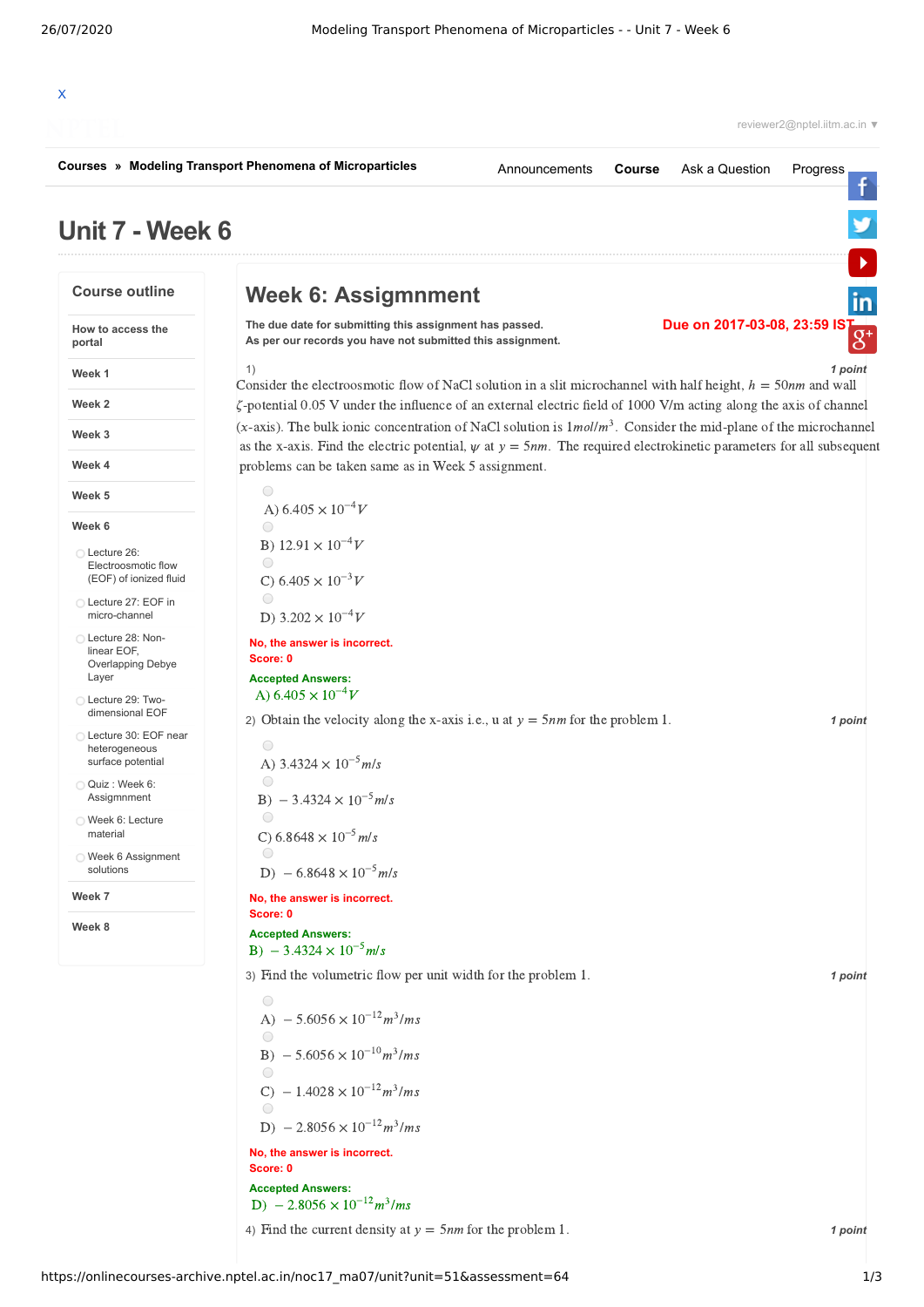## 26/07/2020 Modeling Transport Phenomena of Microparticles - - Unit 7 - Week 6

 $\bigcirc$ A)  $4.251 A/m^2$  $\bigcirc$ B)  $12.7673 A/m^2$  $\bigcirc$ C)17.03 $A/m^2$  $\bigcirc$ D) 8.519046 $A/m^2$ **No, the answer is incorrect. Score: 0 Accepted Answers:** B)  $12.7673A/m^2$ <sup>5)</sup><br>Solve the following electroosmotic flow of 1*mollm*<sup>3</sup> NaCl solution in slit microchannel of channel half hiegh h=50 nm under the influence of an external [el](https://plus.google.com/u/0/+nptelhrd)ectric field of 1000 V/m acting along the axis of the channel (x-axis). Consider the mid-plane of the microchannel as x-axis. Here the surface potentials are given as :  $\psi = \zeta_1 = 0.1V$  at  $y = h$  and  $\psi = \zeta_2 = 0.05V$  at  $y = -h$ . Find the electric potential,  $\psi$  at  $y = 5nm$ .  $\zeta_1 = 0.1V$  at  $y = h$ <br>  $\Theta$ <br>
A) 2.2336 × 10<sup>-3</sup>*V*  $\bigcirc$  $-3$ <sup>-</sup><br> $-4$ <sub>1</sub>  $\bigcirc$ B) 1.1134 × 10<sup>-4</sup> $V$ <br>
○ 1.1134 × 10<sup>-3</sup> $V$  $\bigcap$ C)  $1.1134 \times 10^{-3} V$ <br>
■  $\bigcirc$ D) 2.2336  $\times$  10<sup>-4</sup>V **No, the answer is incorrect. Score: 0<br>Accepted Answers:**<br>└○ 1 1134  $\times$  10<sup>-3</sup> 1 **Score: 0** C)  $1.1134 \times 10^{-3} V$ Find the axial velocity *u* at<br>
<br>
A)  $-5.31185 \times 10^{-5}$  m/s 6) Find the axial velocity *u* at  $y = 5nm$  for the problem 5.  $\frac{1}{2}$  **1 point** A)  $-5.31185 \times 10^{-5}$ <br>B) 3.2156 × 10<sup>-4</sup> m/s C) <sup>−</sup> 6.4312 <sup>×</sup> <sup>10</sup> / B) 3.2156  $\times 10^{-4}$  m/s  $-4$ D)  $6.4312 \times 10^{-4}$  m/s

**No, the answer is incorrect. Score: 0 Accepted Answers: No, the answer is incorrect.<br>Score: 0<br>Accepted Answers:**<br>A)  $-5.31185 \times 10^{-5}$  *m/s* 

7) Calculate the volumetric flow per unit width for problem 5. <br>
A)  $-1.41516185 \times 10^{-12} m^3 / ms$ **No, the answer is incorrect. Score: 0**  $-12 m^3$ A) – 1.41516185 × 10<sup>-12</sup> m<sup>3</sup>/<br>
B) – 4.20845 × 10<sup>-12</sup> m<sup>3</sup>/ms  $\times 10^{-12}$ <br> $^{-12}$   $m^3$ B) – 4.20845 × 10<sup>-12</sup> $m^3$ /ms<br>

■<br>
C) – 1.41516185 × 10<sup>-10</sup> $m^3$ /ms C) – 1.41516185 × 10<sup>-10</sup> m<sup>3</sup>/m.<br>
■<br>D) – 5.6606474 × 10<sup>-12</sup> m<sup>3</sup>/ms No, the answer is incorrect.<br>Score: 0<br>Accepted Answers:<br> $B) - 4.20845 \times 10^{-12} m^3 / ms$ 

**Accepted Answers:**

8) Find the current density at  $y = 5nm$  for the problem 5.  $\frac{4}{5}$  **1 point** 

```
\bigcircA) 0.988678464A/m^2B) 4.9434A/m^2\bigcircC) 13.1 A/m^2
```
https://onlinecourses-archive.nptel.ac.in/noc17\_ma07/unit?unit=51&assessment=64 2/3

 $\overline{\phantom{a}}$